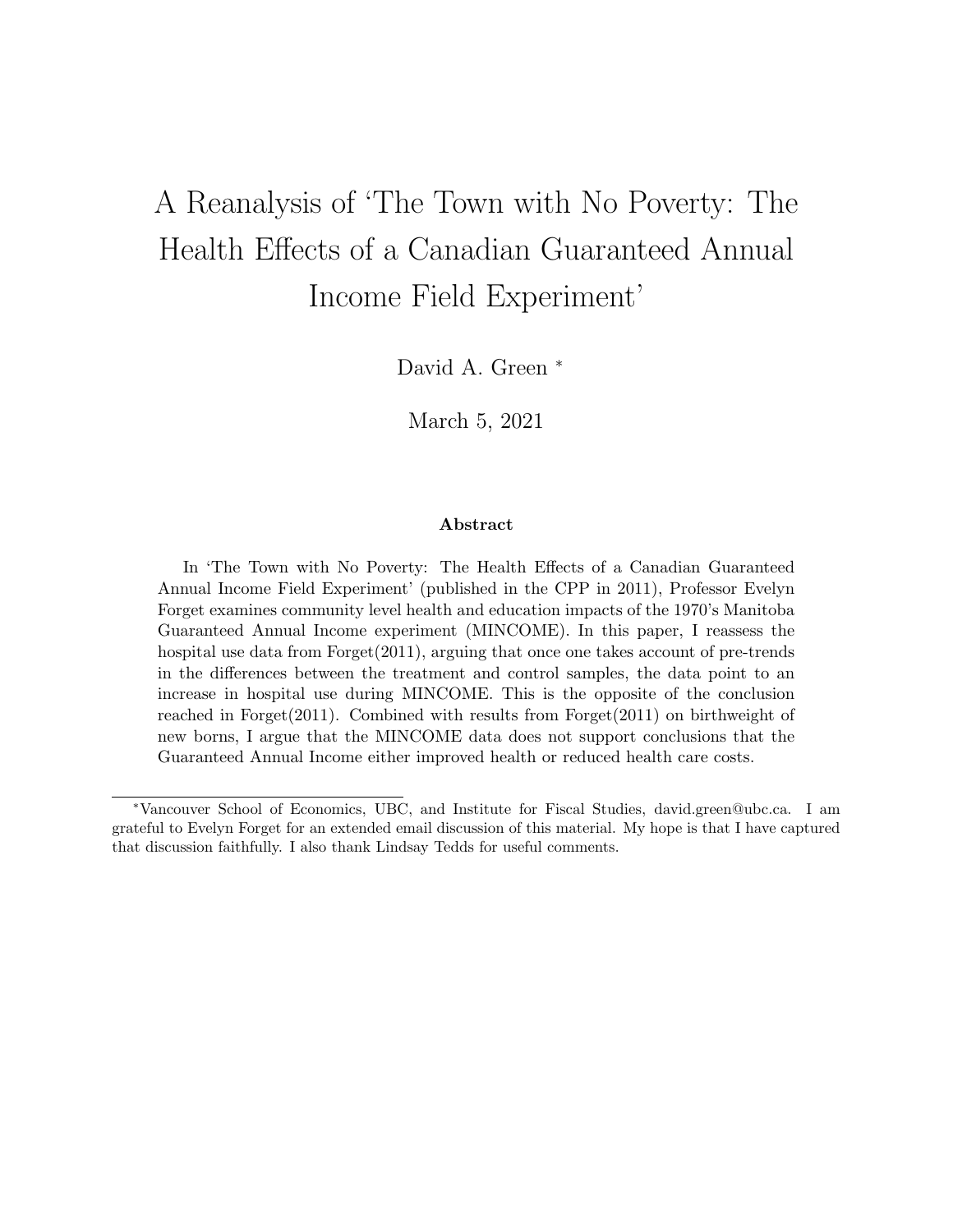## 1 Introduction

In 'The Town with No Poverty: The Health Effects of a Canadian Guaranteed Annual Income Field Experiment' (Forget (2011), published in the CPP in 2011), Professor Evelyn Forget examines community level health and education impacts of the 1970's Manitoba Guaranteed Annual Income experiment (MINCOME). The analysis takes advantage of a unique element of MINCOME: that the town of Dauphin, Manitoba was a saturation site with the Guaranteed Annual Income (GAI) being available to all residents of the town and its immediate rural surroundings. The results in this paper were made possible by impressive data work by Professor Forget in gathering individual level administrative data related to both high school completion and health system use by all the residents of Dauphin. This makes possible an examination of impacts on the community as a whole, incorporating potential spillover effects beyond the direct effects on those who actually received the GAI during the experiment.

The empirical approach used in Forget (2011) (hereafter Forget11) is a difference in difference type exercise in which outcomes for residents of Dauphin are compared with those for a matched sample before, during and after the MINCOME experiment. The key result from the empirical work on health outcomes is that hospitalization rates for Dauphin residents fells by 8.5 percent relative to the comparison group. This is a very substantial reduction which leads Professor Forget to the conclusion: "While we recognize that one must be careful in generalizing potential health system savings, particularly because we use hospitals differently today than we did in 1978, the potential saving in hospital costs associated with a GAI seems worthy of consideration." (p. 300)

Following from this conclusion, this article has had a substantial impact on thinking about the effects and viability of a GAI. As of February, 2021, it has 322 citations in Google Scholar. The papers citing it tend to discuss it as either providing evidence that a GAI can cause improved health outcomes (e.g., Gibson et al. (2020) ) or that it can lead to reduced health care system expenditures, freeing up money to pay for the GAI (e.g., Widerquist (2017)) or both. Because it is one of the few papers providing evidence at the community level, it carries considerable weight in the debate over a GAI.

The data work in the paper is certainly impressive and deserves attention, but in this comment I argue that a reanalysis of the data in Forget11 alters key conclusions.<sup>1</sup> In particular, I argue that there are two elements of the data that, on closer examination, raise

<sup>1</sup>The reanalysis of this data was part of a two year project examining the effectiveness of a basic income as a policy tool. For the final report from that project and over 40 other research papers related to basic income see https://bcbasicincomepanel.ca/ .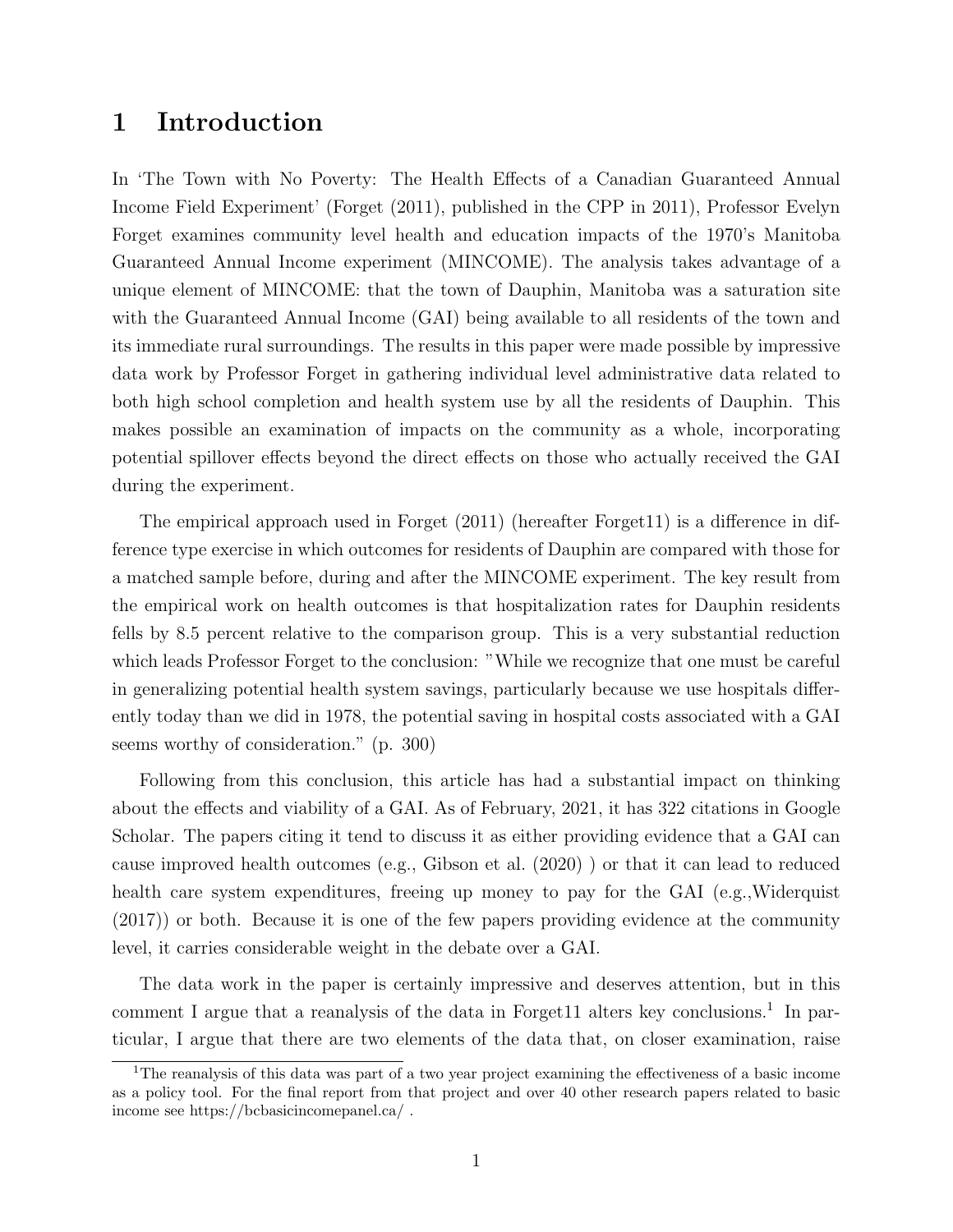concerns. The first is that there is evidence of a trend downward in hospital use in Dauphin relative to the comparison group before the start of MINCOME that continues after the experiment ends. This feature of the data was not considered in the original analysis and once it is, it points to the conclusion that hospital use rose (not fell) in Dauphin during the MINCOME period relative to the comparison group. The second key pattern in the data is that to the extent that hospital utilization fell substantially in Dauphin relative to the comparison group, it occurred in the years after MINCOME ended. This calls into question Professor Forget's explanation for the large estimated hospital effect, that it could have arisen because even people other than those in direct receipt of the GAI would have felt lower stress because of the insurance that potential access to the GAI provided. It is hard to see how this insurance effect could have been largest after access to the GAI had ended.

At first glance, the finding in the reanalysis that hospital use went up in Dauphin may appear to be at odds with the literature that finds a positive correlation between income and health outcomes. However, it is important to point out that health system utilization and health outcomes are different entities. Access to a GAI could allow people to take time off work to attend to long standing health concerns that require hospitalizations or even to get care for immediate injuries that would require taking time off work. This could suggest that the effects of a GAI on health are positive but that the mechanism does not imply cost reductions that could help fund the GAI - at least, not in the short to medium term. On health outcomes, the main outcome in Forget11 that is clearly beyond choice in terms of timing of when to go to hospital is newborn birthweight. There, Forget11 finds no significant effect from MINCOME. Taken together, I believe the data in the paper points to the conclusion that the MINCOME GAI did not reduce hospital costs (and may have increased them) and that it provides no conclusive evidence on positive or negative health effects. This is not to deny that a GAI could have positive effects, only that MINCOME provides no evidence that is does so.

The paper proceeds in two main sections. In the first, I describe the MINCOME experiment as well as the data, methodology, and results from Forget11. I focus on elements that are essential to the re-analysis, referring readers to the original article for more details on all other elements. In the second, I present a re-analysis of the results. Following the approach in Forget11, I do this both graphically and through a regression analysis of hospitalization usage rates.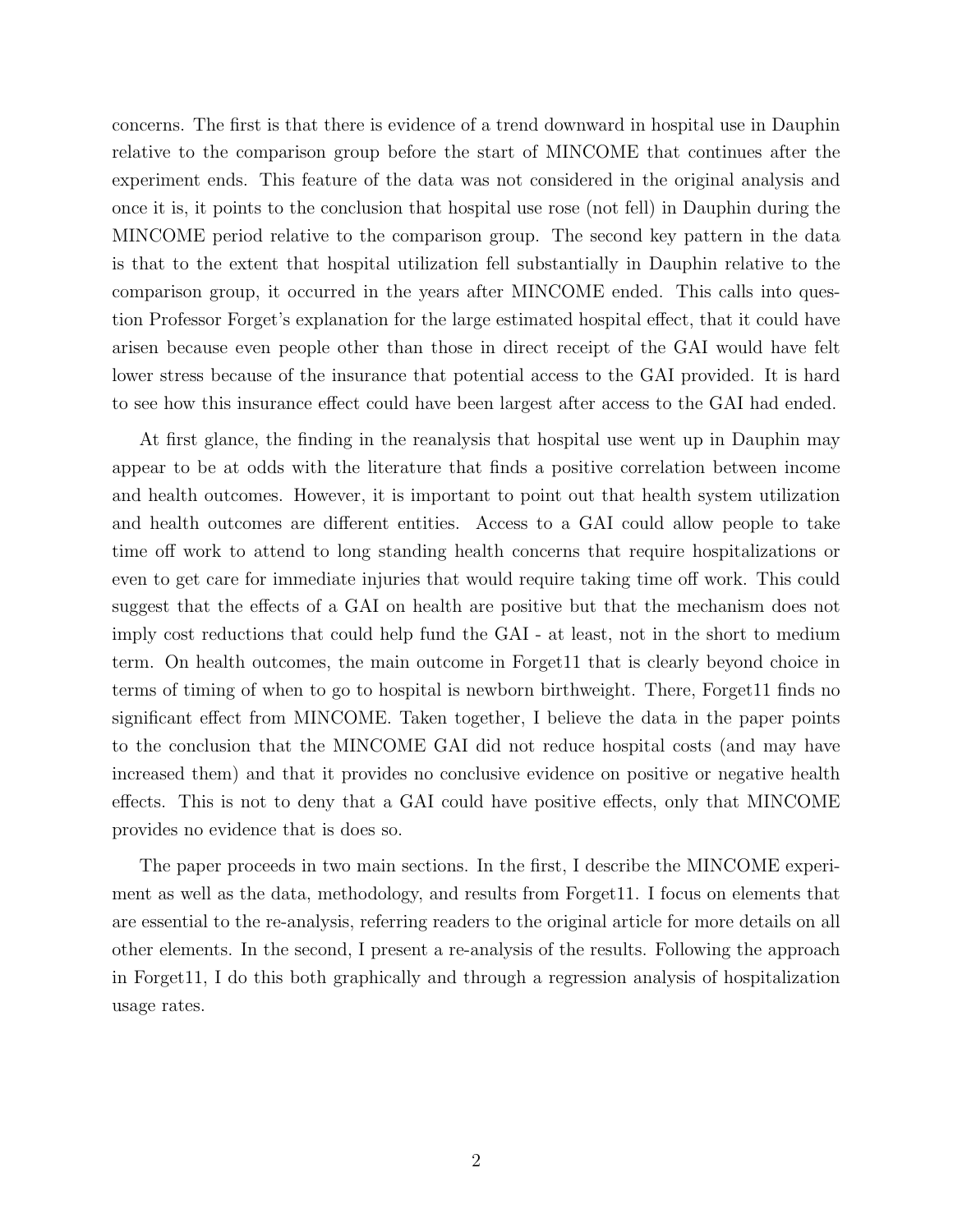## 2 Elements of Forget (2011)

#### 2.1 The MINCOME Experiment

The MINCOME GAI experiment was a joint initiative of the Canadian federal government and the Manitoba provincial government. More details on the experiment can be found in Forget (2011) and Forget (2018). For our purposes, there are several key features of the experiment that require emphasis. First, MINCOME had a regular, randomized treatment component but also, unique among GAI experiments, it included a saturation site. Every family in the western Manitoba town of Dauphin and its adjacent rural municipality was eligible to take part in MINCOME. Second, the payments under MINCOME amounted to 60% of the LICO low income line, varying by family size, and had an associated tax back rate of 50% (i.e., for every dollar a family earned, their MINCOME benefit was reduced by 50 cents until they reached the break even level beyond which no benefits were paid). Forget (2011) states that about a third of families in Dauphin had incomes below the break even income level (i.e., were eligible for some benefit payment) but that for many of them the 'stipends would have been quite small.'(p. 291). Third, in a difference-in-difference analysis, the precise timing of the 'treatment' period (the period during which MINCOME benefits were paid out, in this case) is crucial. A baseline survey was conducted in late 1974 to gather background information then participants were enrolled between November, 1974 and October, 1975, with payments made for three years. That means that there is a small set of payments made in 1974, with the final payments made in 1979 and that 1974 should be considered a non-treatment year while 1975 through 1979 are all treatment years.<sup>2</sup> Fourth, the main related policy change near the time of the experiment was the introduction of nationalized health care. On May 28, 1967, the Manitoba legislature passed Bill 68, formally joining the new federally directed medicare system, however actual implementation was post-dated to July 1, 1969. Thus, 1970 was the first full year of medicare in Manitoba.

#### 2.2 Data

The health data used in Forget11 is drawn from the Manitoba Population Health Research Data Repository and contains data on 'almost every physician and hospital contact in the

<sup>2</sup>Surprisingly, getting precise information on the timing of MINCOME is not straightforward. For example Hum et al. (1979), the first technical report put out for MINCOME states that the benefits stopped flowing in December of 1977, but this appears not to be true. For an re-analysis of MINCOME data on labour supply, including a discussion of related data issues, see Riddell and Riddell (2020). Chris Riddell kindly pulled up the MINCOME data he is using to confirm that few of the experiment participants received benefits in 1974 and that payments continued well into 1979.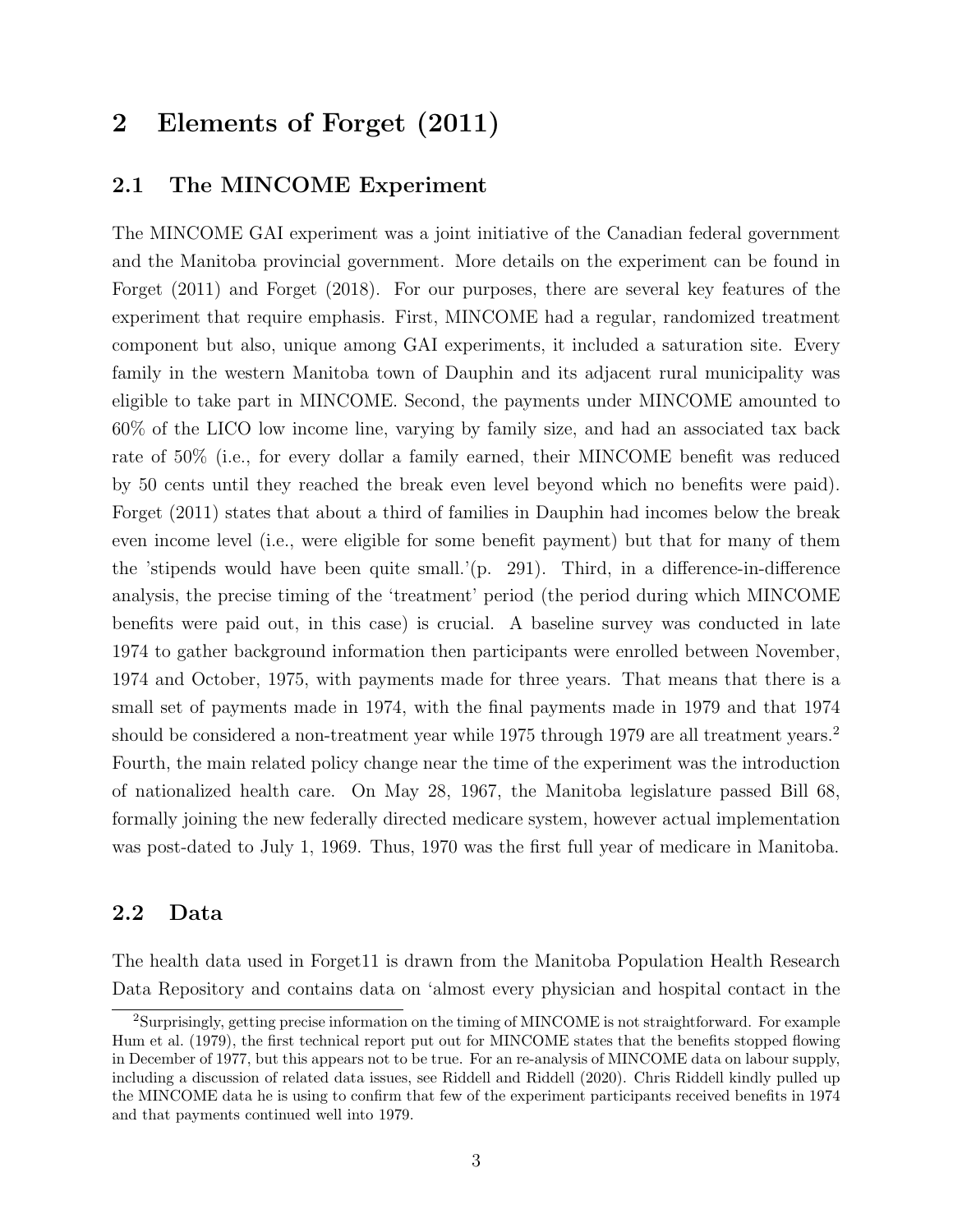province' (p. 292). Because the data comes from the universal health insurance system, it starts in the first full year of that system, 1970. The main outcome variable examined in the paper is the rate of hospitalization, measured as the number of hospital separations examined primarily as a rate relative to the community population. In a sub-analysis, this is broken down into separations by cause of visit, specifically looking at accidents and injuries, and non-congenital mental health. There is also data on physician visits and low birth weight for newborns. Using this data to examine the impact of MINCOME is an intelligent approach to assessing the impacts of the experiment and bringing the data to bear on these questions is one of the substantial contributions of Forget11.

#### 2.3 Methodology

The paper adopts a generalized difference-in-differences approach to examining the impact of MINCOME on health outcomes.<sup>3</sup> The logic of this approach is straightforward. One could consider estimating the impact by comparing the outcomes for residents of Dauphin during the MINCOME experiment with their outcomes before it was implemented. The obvious difficulty with this is that there could be a trend in hospital usage independent of the MINCOME experiment (for example, as the new universal health care system developed). But, in that case, one could not tell whether any difference in usage during the MINCOME period was due to the effects of the experiment or simply reflected the general trend. The response in the difference-in-differences approach is to calculate usage rates for a comparison group who are intended to capture what would have happened to the residents of Dauphin during the MINCOME period if the experiment had not happened. Calculating the difference in their usage before versus during the experiment period and subtracting it from the same difference for the residents of Dauphin (the 'difference in differences') is then argued to remove the general trend and reveal the actual effect of the experiment.

Forget11 calls all the residents of Dauphin the 'subjects' and the comparison group, the 'comparators'. To form the comparator group, each resident of Dauphin is matched (using propensity matching) with 3 residents of other parts of the province (excluding Winnipeg, First Nations reserves, and the north since their circumstances are judged to be too different from Dauphin) based on a list of characteristics, including age, sex, number of people in the family, whether the residence was rural, and whether it was a lone parent family. The paper includes a very complete exercise examining whether there are differences between Dauphin and the comparators' communities in features such as income, employment, and religion using

 $3$ Forget11 uses terminology from the biostatistics literature while I will use terminology from econometrics in this paper.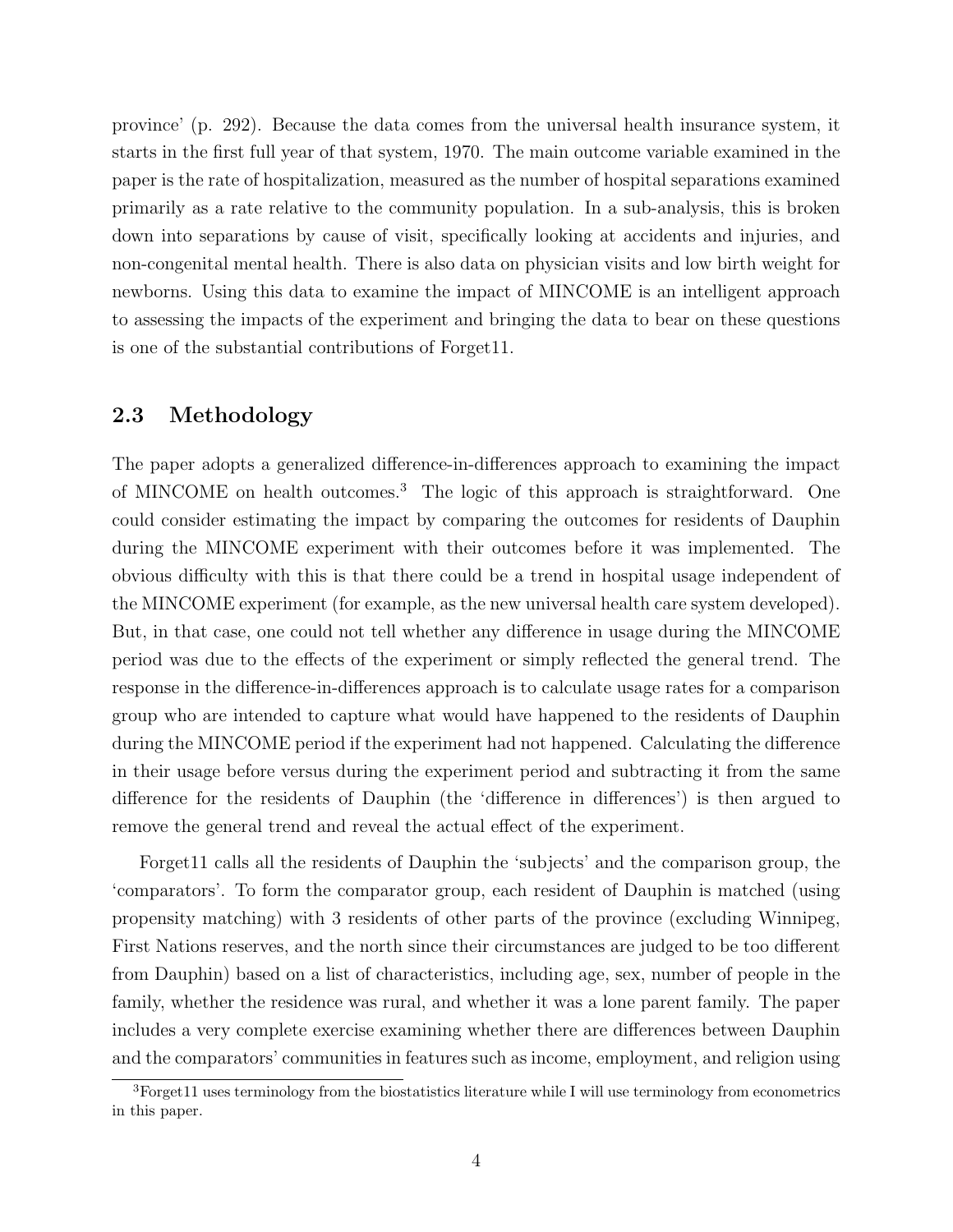the 1971 Census. This exercise is somewhat reassuring in that the comparators' communities are quite similar in terms of the levels of these characteristics. But similarities in the levels of variables are less important for establishing whether the estimator works than similarities in the trends in hospital usage before the experiment (what the literature calls no difference in pre-trends) because what we use the comparator group for in the difference-in-differences approach is not to establish the level of hospital usage in the absence of the experiment but how usage would have changed in Dauphin if the experiment had not occurred. I will return to that point in the reanalysis section.

It is worth highlighting that the subjects group consist of individuals who lived in Dauphin throughout the 1974 through 1978 period and does not include people who either moved in or out. This is a wise design choice that makes sure that differences between the subjects and controls can't arise because of, say, choices to move to Dauphin in order to qualify for MINCOME.

#### 2.4 Results

Forget11 presents the examination of the hospitalization impact of receipt of MINCOME benefits in two ways. The first is graphical, plotting the number of hospitalization separations per 1,000 residents of either Dauphin (the 'subjects') or comparator communities (the matched 'comparisons'). This is shown in Figure 2 in Forget11. In Figure 1, here, I re-plot those lines using data over the period 1970 through 1985 from Forget  $(2013).<sup>45</sup>$ 

<sup>&</sup>lt;sup>4</sup>Figure 2 in Forget11 shows the same data for the period 1970 through 1980, inclusive. In an email discussion, Professor Forget expressed some concern about the post 1980 data because the Dauphin sample, constrained as it was to include only people who were resident in Dauphin for the entire 1974-78 period, could become less and less representative of the town over time. However, the regression analysis appears to use data for the longer 1971 through 1985 period. This is not specified in Forget (2011) but is stated as the sample period in the header to Table 1 in Forget (2013), which contains identical estimates to those in Table 2 in Forget (2011). For consistency, I present both graphical and regression results using the entire 1970-1985 period. The fact that regression results are nearly identical to those in Forget11 when using the entire period supports the conclusion that the estimation reported in the article used the entire period. The key conclusions drawn here are not altered if I truncate the sample in 1980.

<sup>&</sup>lt;sup>5</sup>The numbers shown in this figure and used in the regression analysis in this paper are based on reading from Figure 1 in Forget (2013), which appears to be identical to Figure 2 in Forget (2011). The figure from Forget (2013) has horizontal lines at each 10 digits, making it easy to get quite close to the true values. Professor Forget kindly dug up files from over a decade ago with values for the rates for the years 1970 through 1974. Those values do not exactly match what is in Figure 1 from Forget (2013). I decided to work entirely with my readings from Figure 1 from Forget (2013) since that appears to be what was used in the figures and tables in Forget11. The main results and conclusions presented here are not altered if I use the pre-1974 data supplied by Professor Forget.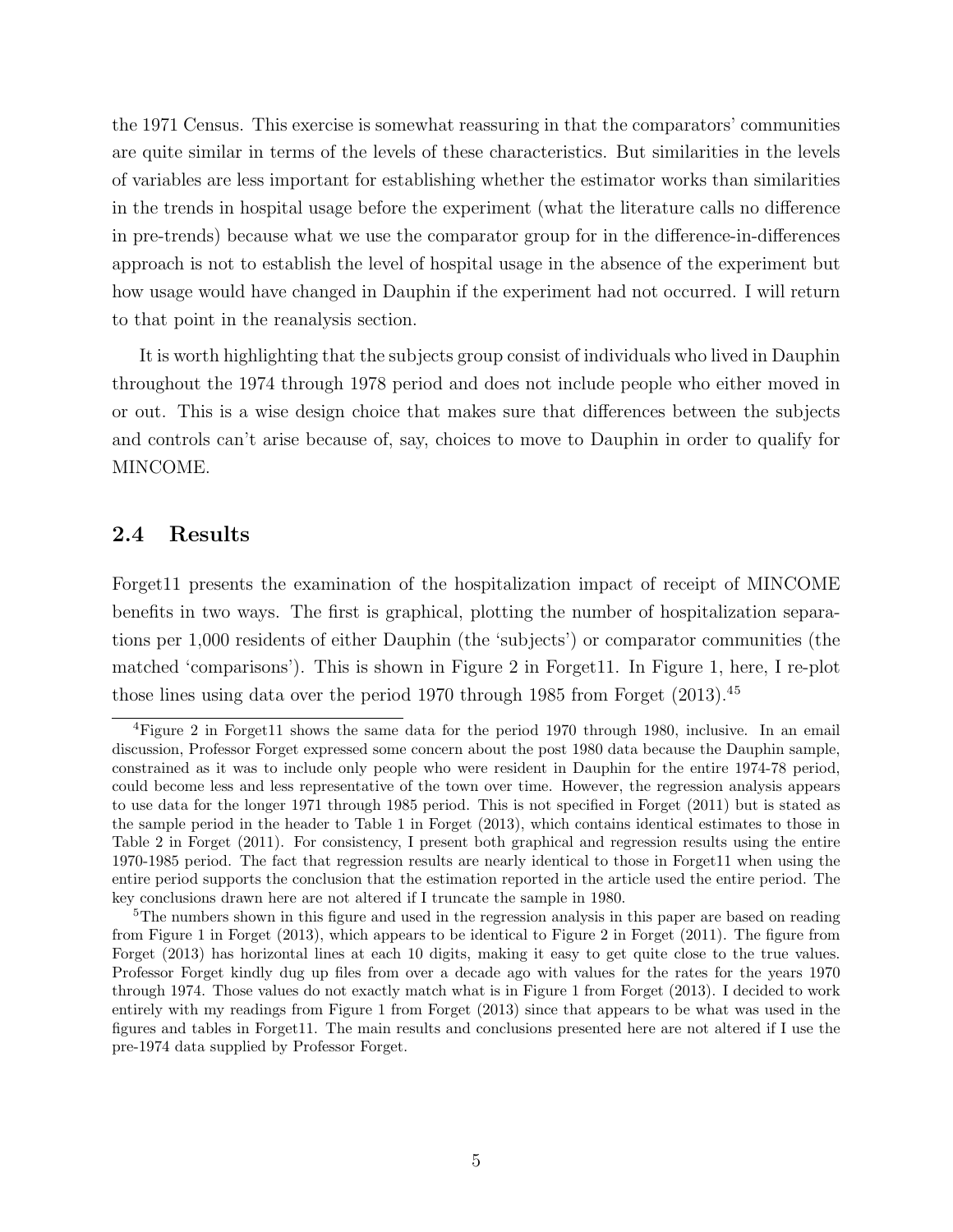

As Forget11 discusses, Figure 1 shows that residents of Dauphin had higher hospitalization rates after the start of universal healthcare compared to the matched comparison group. In assessing this difference, Forget11 states, 'None of the health or census variables that we examined could explain the persistent gap between subjects and controls before 1974, but we note that there was a fairly new hospital, which may have led to some supply-induced demand.'(p. 295) Hospitalization rates were 8.5 percent higher than the comparator group in the years up to 1974 but declined relative to the control group to a point of equality in 1979. This is the basis of the key conclusion in Forget11 that 'hospitalization rates among Dauphin subjects fell by 8.5 percent relative to the comparison group' because of the MIN-COME experiment.

Forget11 also includes a regression version of a difference-in-differences analysis that is referred to in biostatistics as a 'segmented time-series model'. This confirms a declining trend in the hospitalization rate in Dauphin relative to the controls after 1974. The form of that analysis is non-standard, at least relative to the econometrics literature, in ways I will describe in the re-analysis section but simply working with a more standard econometric specification does not change the results. What does turn out to matter is how one treats a potential pre-trend and how one defines the end of the treatment period.

The breakdowns of the regression analysis by type of admission show the same patterns for both the accidents and injuries category and the mental health category: Dauphin has higher hospitalization rates than the controls for both categories at the start of the period but that difference has disappeared by the end of the MINCOME experiment. In contrast, no effect is found for low birth weight, at-risk birth weight, or small-for-gestational-age rates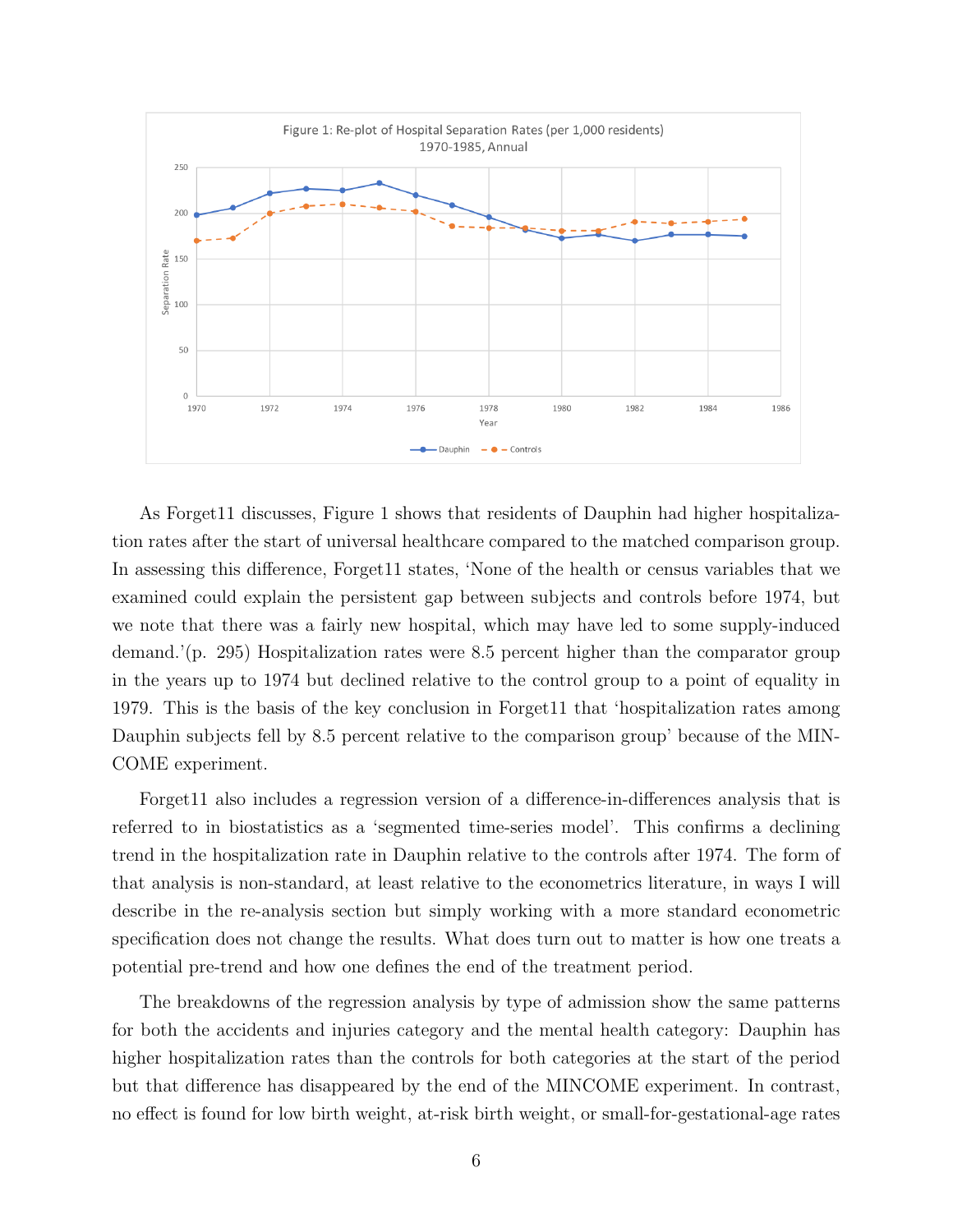for newborns. Forget11 argues this non-effect is likely due to a lack of food insecurity issues in rural communities at the time.

## 3 Re-Analysis

In this section, I present a re-analysis of both the graphical and regression results in Forget11, arguing that the re-analysis alters key conclusions drawn in the paper.

### 3.1 Graphical Approach

Recall that the difference-in-differences approach involves a comparison of how differences between the Dauphin residents and the matching controls change over time - from before to during and, potentially, after the experiment. Figure 1 presents the data involved in that comparison but is difficult to read in terms of what we really care about - whether hospitalizations rates in Dauphin evolved differently from those among the controls - because our eye is caught by long term trends common to both groups that are not a reflection of the experiment effects. In Figure 2, I present the difference between the two lines in Figure 1. This effectively removes trends over time that are common to both groups.



In Figure 2, the points with squares denote the MINCOME experiment years (1975 through 1978, inclusive). It is worth pointing out what we would expect to see in this figure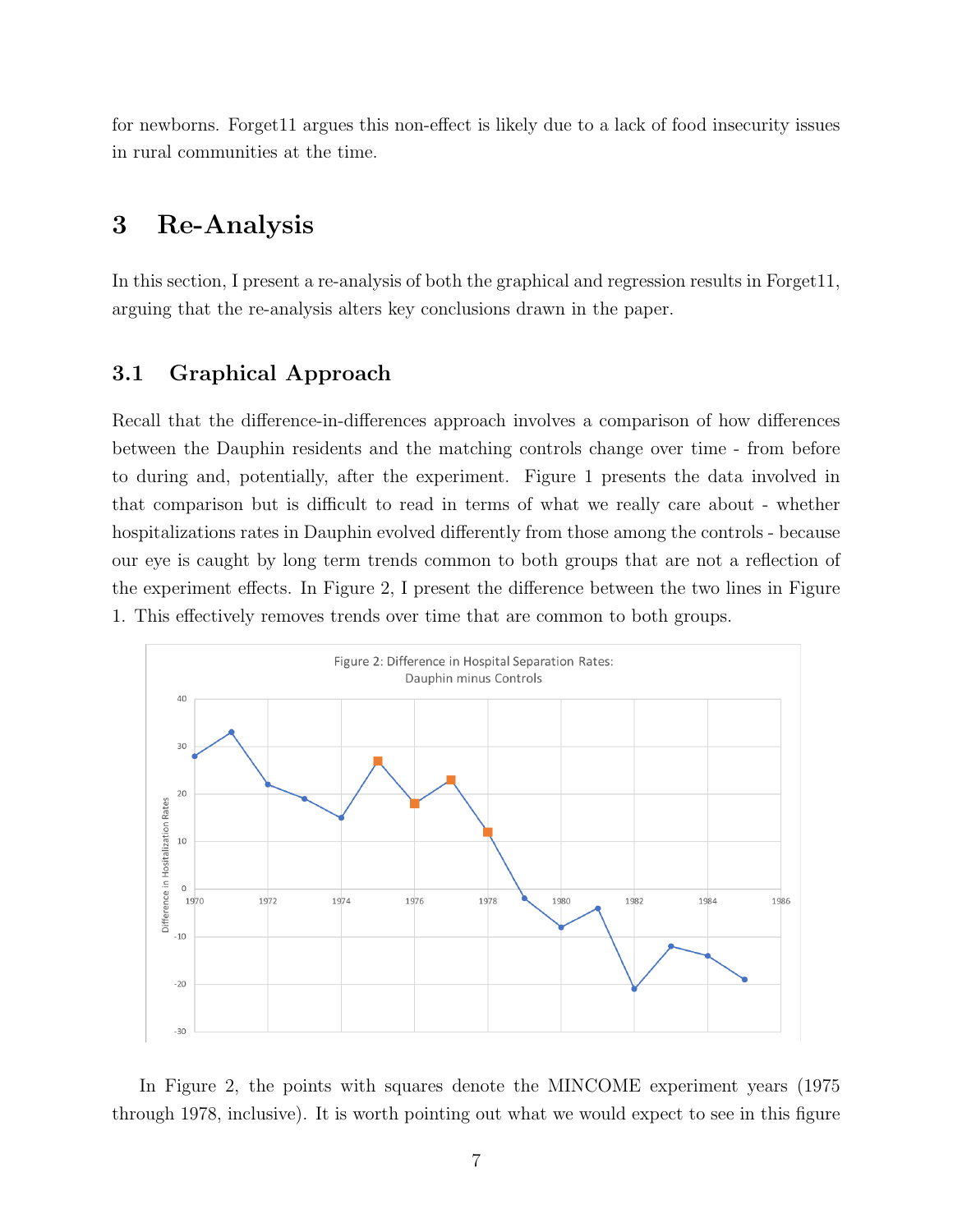if it were to provide clean evidence of MINCOME reducing hospital use. We use the controls as benchmark of how hospital use would have changed over time in Dauphin in the absence of MINCOME. To have confidence in that benchmark, we would want to see that changes over time before MINCOME were the same for the controls and Dauphin. Otherwise, what we claim is a MINCOME effect could just be part of the relative difference in trends between the two groups. In the figure, having identical changes over time would mean that the difference line would be a flat line right on the zero axis in the years before MINCOME. Then, if MINCOME reduced hospital use, we would see the difference line move into negative territory during the MINCOME years. Once the experiment was over, we would expect to see the line return to being flat at zero difference, though there might be lingering effects of MINCOME that would mean it would take a few years to get back to zero difference.

This zero-negative-zero pattern is not what is seen in Figure 2. Instead, several points jump out. The first is that there is an evident pre-trend according to which the Dauphin hospitalization rates were converging to those in the control group in the years before the experiment - the line is not flat in the pre-MINCOME years as we would want in a clean analysis. Indeed, extending a rough line following the pre-trend would seem to imply that the difference between Dauphin and the controls would have been eliminated by approximately 1979 or 1980 even in the absence of the experiment. I don't have an explanation for the source of this trend but its source may have to do with the reason hospital use was higher in Dauphin than among the controls in the early 1970s - something for which Forget11 is unable to find an explanation in spite of careful investigation.

Second, the downward trend in the difference continues for the 7 years after MINCOME ended, leading to Dauphin hospitalization rates falling below those among the controls. This, too, does not fit with an ideal difference-in-differences analysis, in which the line in Figure 2 would (at least eventually) become flat at zero. This is important because, as we will see, Forget11 defines the experimental treatment period in the regression analysis to include all years after 1974, i.e., to include these post-experimental years when hospitalization rates were particularly low for Dauphin. It is hard to see how this is justifiable. Forget11 notes that the 8.5% decline in hospitalizations that the paper argues happened in Dauphin because of MINCOME seems very large given that 'only about a third of Dauphin families qualified for MINCOME stipends at any point, and because of the structure of the payment scheme, many of those stipends would have been quite small.'(p.291) The argument provided for this is that the GAI acted as a form of insurance such that even people not receiving the benefits (or receiving small amounts) knew it was there for them if they had troubles. This led to a reduction in stress which, in turn, led a reduction in mental health related hospital visits and a reduction in actions that could lead to physical injury. While this is plausible, it is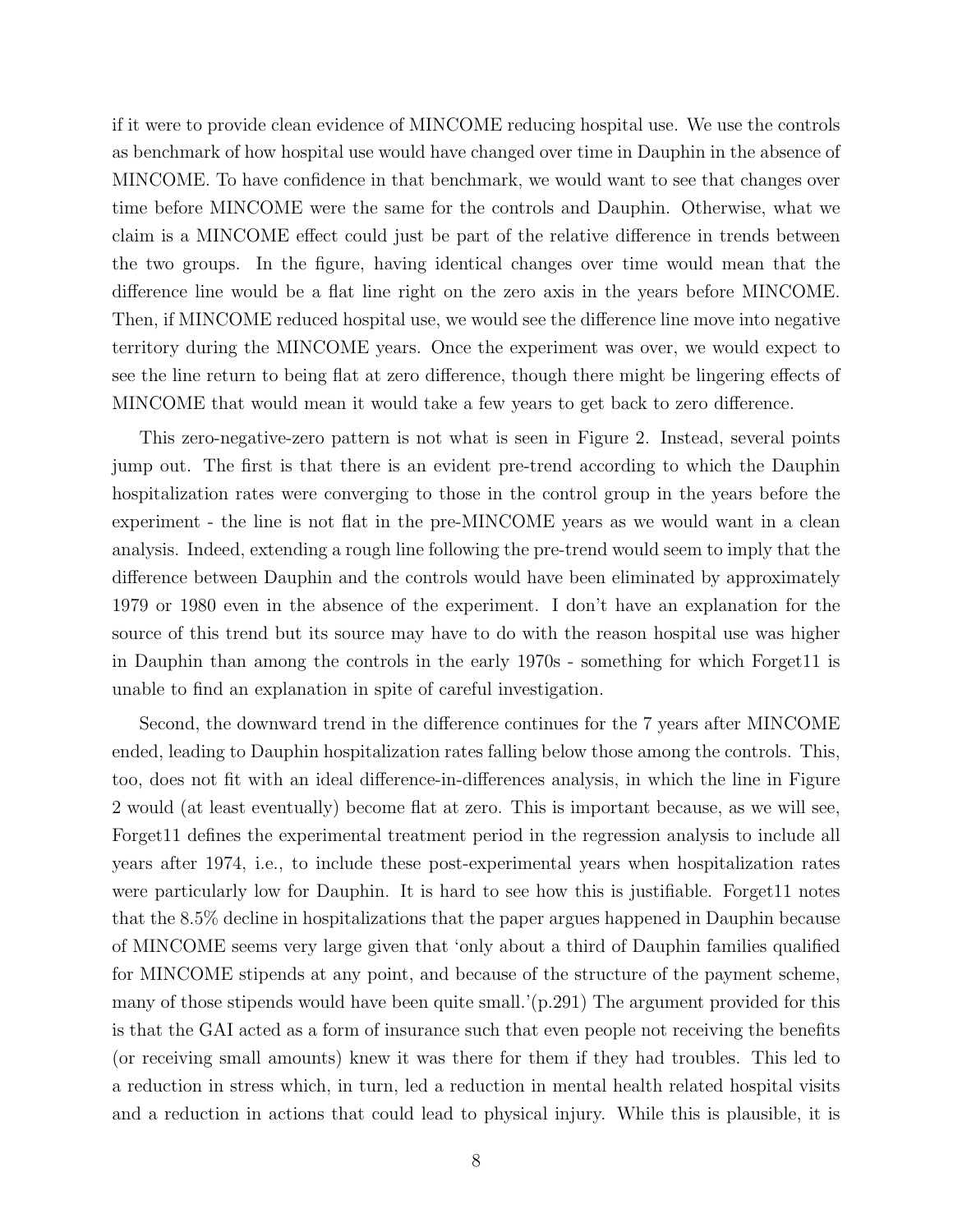an explanation that should only operate while the GAI is actually available. It is hard to see how the memory of having an accessible back-stop would continue to have an effect for years afterward. In fact, in the data the largest declines in hospitalisation use in Dauphin relative to the controls happens in the first year after the experiment was over and between 1981 and 1982.

Third, the MINCOME years appear to be, if anything, a departure from the trend in a positive direction - the opposite of what we said a clean difference-in-differences analysis with a negative hospitalisation effect would show. That is, the difference in differences approach actually appears to imply that MINCOME led to an increase in hospital use. Of course, there is a huge body of work that establishes a positive correlation between income and health outcomes <sup>6</sup> and this result may seem to be in opposition to those results. One possibility is that a basic income could cause adverse health outcomes. Gibson et al. (2020), in their review of the literature on GAI experiments state that some adverse effects have been found, notably related to substance abuse. But this seems unlikely to explain effects at the level of a whole community. A more plausible explanation lies in the distinction between health outcomes and health care system usage. A more secure income base might allow people to take time off work to address their health concerns. This is a plausible channel for explaining the positive relationship between income and health outcomes, but one that would involve an increase rather than a decrease in health system usage.

#### 3.2 Regression Analysis

The examination of Figure 2 generates some interesting observations but, of course, are necessarily imprecise. One would like to know, for example, whether the apparent pre-trend is statistically significantly different from a flat trend and whether the higher usage rates relative to trend during the MINCOME experiment are statistically significant. In this subsection, I examine Forget11's regression analysis that is intended to allow precise answers to these statistical questions. For those who are uninterested in the technical details, let me list the key conclusions from my regression analysis. First, I am able to replicate Forget11's results, showing a MINCOME effect in the form of a negative trend in the difference between Dauphin and the controls using her specification. Second, this result begins to change once one moves to a more standard specification in which MINCOME is allowed to affect the level of hospital use as well as its trend and its effect is restricted to the actual MINCOME years rather than all the years from 1974 through 1985. Third, once one allows for a long term trend

 $6$ See, for example, Schmidt et al. (2020), who review the literature on the relation between child poverty and a variety of outcomes, arguing for an epigenetic mechanism.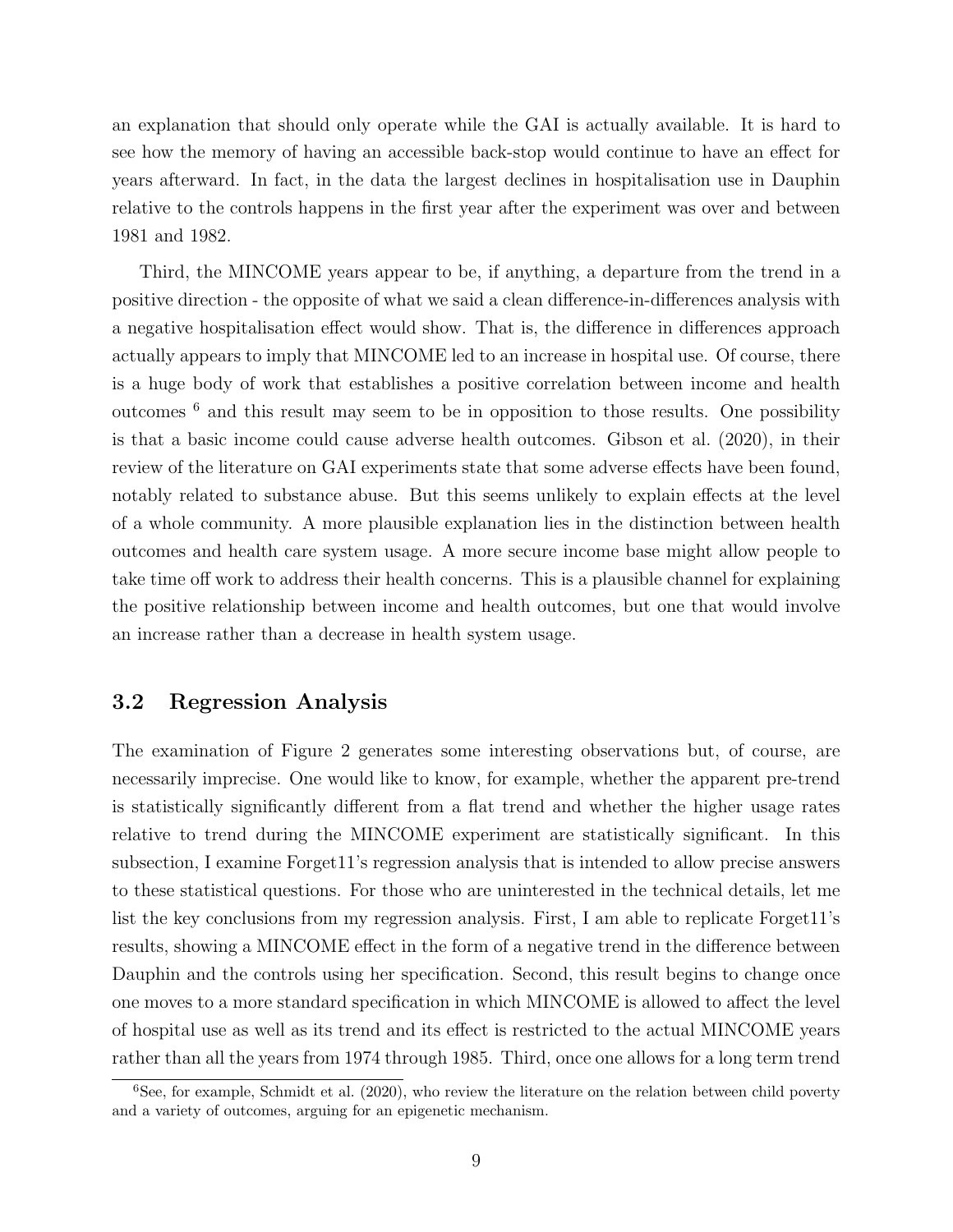in the difference between Dauphin and the controls in hospital use, a statistically significant negative trend emerges. During the MINCOME years, the relative trend in hospital use between Dauphin and the controls is no different from the long term, negative trend but there is a jump up in the level of hospital use in Dauphin. That is, what your eye tells you in looking at Figure 2 is true and cannot be explained as simple sampling variation. Thus, the conclusions reached from looking at Figure 2 stand: MINCOME did not lower hospital usage rates, it raised them.

Now, I turn to the details behind these conclusions. Forget11 implements a segmented time series model in order to allow for tests of significance within the context of the differencein-differences approach. The model is implemented using individual level data and a negative binomial estimator. This is an estimator that is appropriate for count data (in this case, counting the number of hospital separations) and is implemented in Forget11 in such a way that it effectively shows impacts on the rate of hospital usage at the community level. I will work with the community level rates recorded in Figure 1. Working at this aggregate level focuses attention on the actual level of the identifying variation - across time by community.<sup>7</sup> The matching procedure implies that no further controls for individual characteristics are necessary.

Column 1 of Table 1 contains the estimated coefficients reported in the first column of Table 2 in Forget11. Recall that we need to control for general time trends in order to make sure that the changes observed in Dauphin over time are not just reflections of ongoing trends. One could accomplish this by including a simple linear trend but Forget11, appropriately, includes a more flexible specification that allows the trend to change in level and slope starting in 1974 and again from 1979 onward. The Constant and the following five coefficients in the first column represent this flexible 'spline' time trend. The spline is identified by the comparison sample, representing a guess of what would have happened to the time trend of hospitalization use in Dauphin in the absence of MINCOME. It is not particularly interesting in its own right.

The 7th coefficient and standard error pair in the first column of the table corresponds to a dummy variable indicating whether the hospitalization rate is from Dauphin and shows that hospitalization rates were statistically significantly higher in Dauphin than among the comparison group. The next entry (Dauphin\*Mtrend) is an interaction of the Dauphin dummy variable with a trend the begins in Forget11's claim of the first year of MINCOME (1974) and continues for the remainder of the sample period. Forget11 takes the negative

<sup>7</sup>This has the advantage of automatically providing standard errors at the correct level of clustering. I use robust standard errors in order to account for any potential heteroskedasticity arising from the use of means for the dependent variable.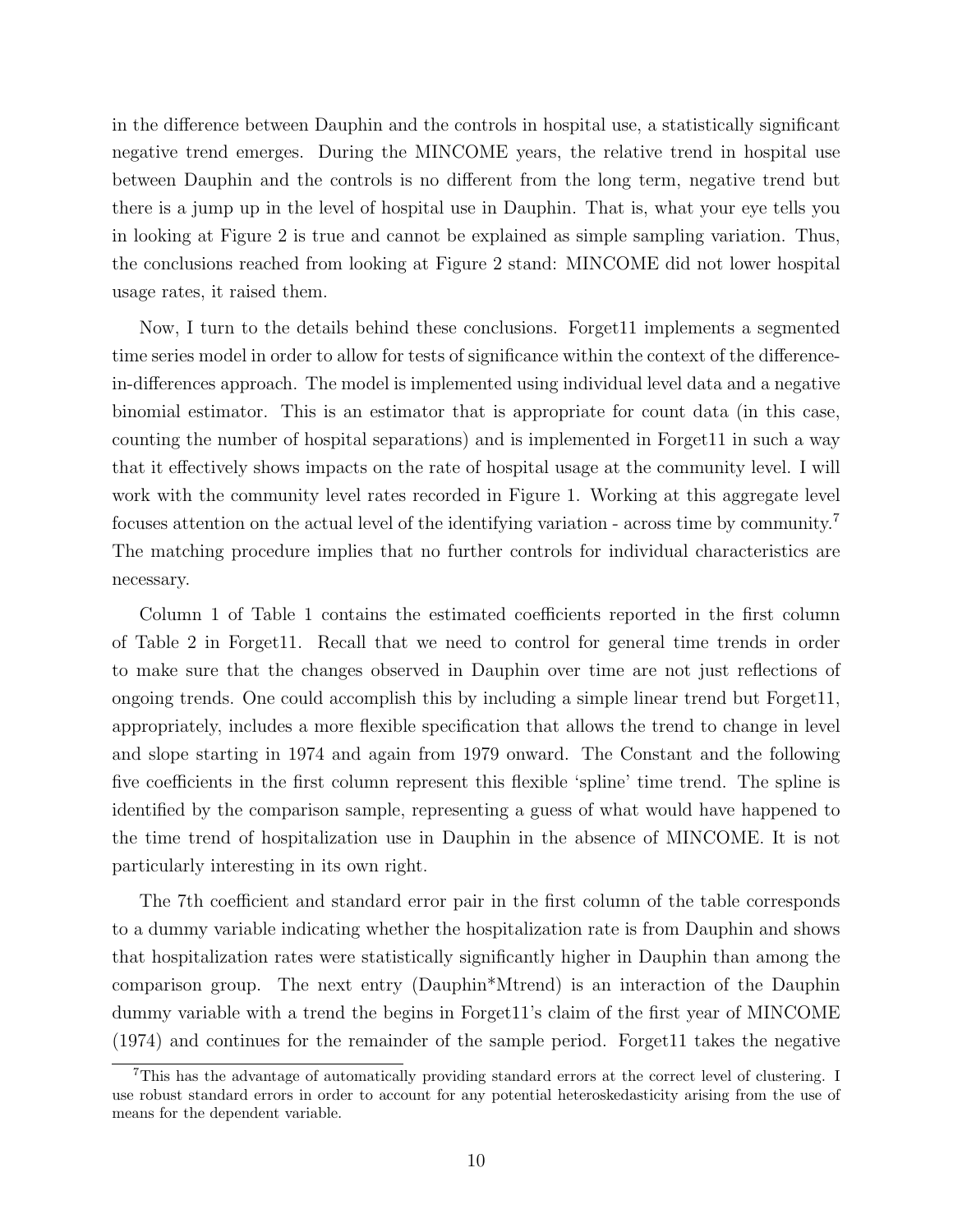|                      | $\mathbf{1}$   | $\overline{2}$    | 3                 | 4            | 5          | 6              | $\overline{7}$ |
|----------------------|----------------|-------------------|-------------------|--------------|------------|----------------|----------------|
|                      | Forget11       |                   |                   | Replications |            |                |                |
| Variable             |                | Spline            | Year              | 1974 Not     | Incl.      | Only           | With           |
|                      |                |                   | Effects           | Treatment    | Treatment  | <b>MINCOME</b> | Pre-trend      |
|                      |                |                   |                   |              | Level      | years in       |                |
|                      |                |                   |                   |              | Effect     | Treatment      |                |
| Constant             | $-2.50**$      | $-1.83**$         |                   |              |            |                |                |
|                      | (0.023)        | (0.023)           |                   |              |            |                |                |
| Trend                | $0.029**$      | $0.031**$         |                   |              |            |                |                |
|                      | (0.0042)       | 0.0038)           |                   |              |            |                |                |
| $D74+$               | 0.044          | 0.054             |                   |              |            |                |                |
|                      | (0.025)        | (0.03)            |                   |              |            |                |                |
| $Trend74+$           | $-0.045**$     | $-0.044**$        |                   |              |            |                |                |
|                      | (0.0052)       | (0.005)           |                   |              |            |                |                |
| $D79+$               | $-0.041$       | $-0.071*$         |                   |              |            |                |                |
|                      | (0.023)        | (0.021)           |                   |              |            |                |                |
| $Trend79+$           | $0.021**$      | $0.021**$         |                   |              |            |                |                |
|                      | (0.0036)       | (0.0038)          |                   |              |            |                |                |
| Dauphin              | $0.13**$       | $0.13^{\ast\ast}$ | $0.13^{\ast\ast}$ | $0.13**$     | $0.12**$   | 0.012          | $0.17**$       |
|                      | (0.015)        | (0.017)           | (0.015)           | (0.015)      | (0.020)    | (0.031)        | (0.014)        |
| $Dauphin*$           | $-0.011**$     | $-0.010**$        | $-0.010**$        | $-0.011**$   | $-0.012**$ | $-0.0074*$     | 0.0015         |
| Mtrend               | (0.0013)       | (0.0010)          | (0.0010)          | (0.0011)     | (0.0013)   | (0.0027)       | (0.0029)       |
| $\mathrm{Dauphin}^*$ |                |                   |                   |              | 0.025      | $0.12**$       | $0.053**$      |
| <b>MINCOME</b>       |                |                   |                   |              | (0.026)    | (0.034)        | (0.016)        |
| $Dauphin*$           |                |                   |                   |              |            |                | $-0.0089**$    |
| Trend                |                |                   |                   |              |            |                | (0.00073)      |
| Year Effects         | N <sub>o</sub> | N <sub>o</sub>    | Yes               | Yes          | Yes        | Yes            | Yes            |
| Obs                  |                | 16                | 16                | 16           | 16         | 16             | 16             |

#### Table 1: Regression Re-Analysis

Standard errors in parentheses. \*,\*\* significantly different from 0 at 5%, 1% level of significance Trend is 2 times annual count with  $1970 = 1$ ;  $D74+$  and  $D79+$  are dummy variables for all years 1974 and after, and 1979 and after; Trend74+ is 2 times annual count with 1974=1; Trend79+ is defined analogously; Dauphin is a dummy for residents of Dauphin; Mtrend is 2 times annual count with the first year of MIN-COME treatment  $= 1$ ; MINCOME  $= 1$  for treatment years, which is all years from 1974 onward in columns 1 and 2, 1975 onward in column 3, and the experiment years (1975 through 1978) in the remaining columns.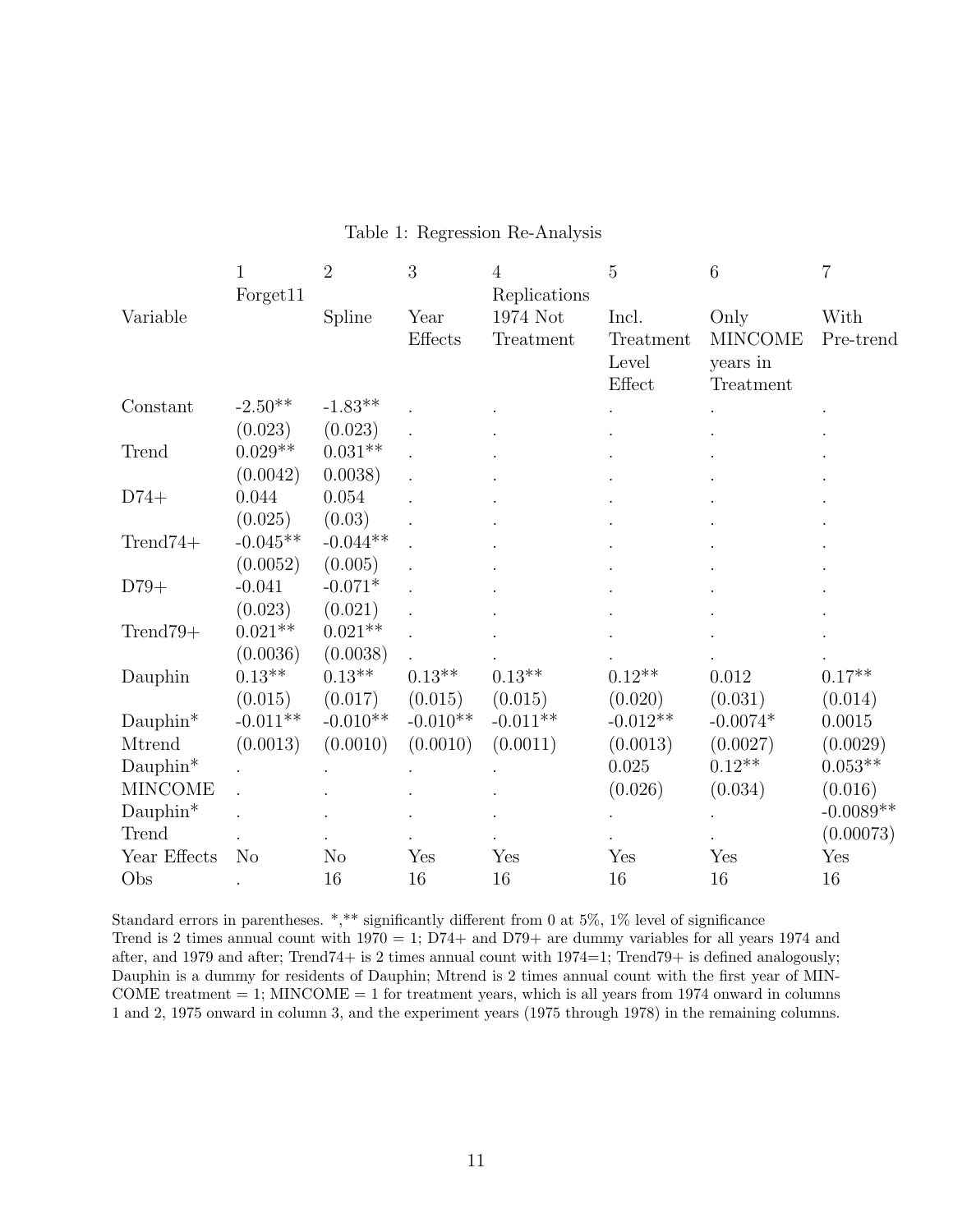and significant coefficient on this interaction as showing that MINCOME caused a relative trend downward in hospital use in Dauphin.

Column 2 of the table is a replication of column 1 using the usage rates taken from Figure 1 in Forget (2013) for the years 1970 through 1985. The direct analogy to the negative binomial estimator used with individual data and implemented in SAS as in Forget11 is a simple regression with the log of the proportion of the community using a hospital as the dependent variable, and that is the specification I use in the remainder of the table. A comparison of columns 1 and 2 shows that this specification yields estimates that are very similar to those in Forget  $11<sup>8</sup>$  Most importantly, the estimated coefficients for the Dauphin dummy variable and the Dauphin\*Mtrend interaction are identical in size and statistical significance. Thus, working with the aggregate data is sufficient to capture the same data patterns as in Forget11.

In column 3 of the table, I replace the spline in time with a complete set of year fixed effects. This is a more standard in the econometrics literature and even more flexible way to capture general trends. Working with it reduces clutter in the table and any complications in interpreting trends.<sup>9</sup> Fortunately, it also yields identical estimates to those in the second column and in Forget11. Given that the dependent variable is the log of the utilization rate, the coefficient on Dauphin implies that usage rates were approximately 13% higher in Dauphin than the comparisons. The coefficient on the Dauphin<sup>\*</sup>Mtrend interaction imply that over the 5 years after where Forget11 marks the start of the experiment, usage rates declined by 5% in Dauphin relative to the comparisons.

In column 4, I change the definition of the onset of MINCOME to be 1975, given the argument earlier that too few people received MINCOME benefits in 1974 to count it as part of the experiment. Making this change has almost no effect on the key parameters.

The specification in Forget11 is non-standard relative to the econometrics literature in two important ways. The first is that it allows the experiment to alter the trend in hospitalization usage but not its level. There is no reason to restrict the impact of the experiment in this way and doing so has the potential to generate distortions in other estimated coefficients, such as the one on the Dauphin variable. In column 5, I include the interaction of the the Dauphin dummy variable and a dummy variable for the years 1975 and after (the way Forget11 defines the treatment period). A standard difference-in-differences approach would not include the Dauphin\*Mtrend variable and would interpret the coefficient no Dauphin\*MINCOME as

<sup>8</sup>Forget11 has semi-annual observations on hospitalization usage while the data used here is at the annual level. In order to scale coefficiens on the trend variables the same, I multiply them by 2.

<sup>&</sup>lt;sup>9</sup>I do not report the estimated coefficients for the year dummy variables to ease in the reading of the table.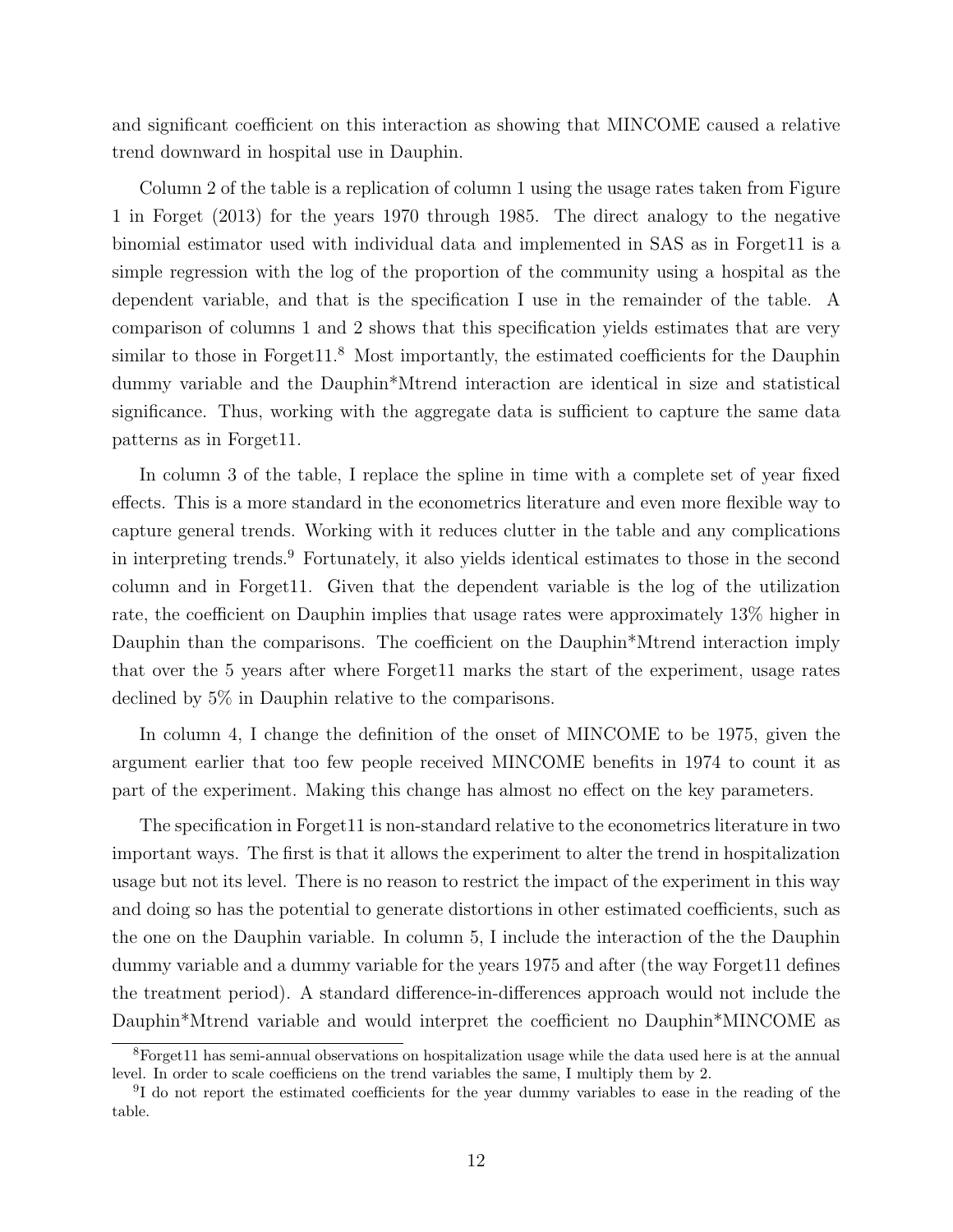the estimate of the treatment effect. To stay as close as possible to Forget11, I include both Dauphin\*Mtrend and Dauphin\*MINCOME. This yields only small changes in the coefficients on Dauphin and Dauphin\*Mtrend.

The second non-standard element of the Forget11 specification is that it defines the whole period after the start of the experiment (1974 in the paper but 1975 in the columns beginning with column 4 in Table 1) as the period within which MINCOME has its effects. This implies that differences in the hospitalization rates between Dauphin and the comparisons in 1985 - 7 years after the end of the experiment - reflect the impact of the experiment. A much more standard approach is to assume that MINCOME had an effect only while it was actually in operation. As discussed earlier, this fits better with Forget11's argument that a GAI provides a backstop that reduces stress even when a family does not actually draw benefits from it. When I alter the definition of the treatment period in this way (in column 6), the results change substantially. In particular, there is now a significant and positive effect of being treated (i.e., living in Dauphin during the experiment) that amounts to a 12% increase in use relative to the controls in the same years. There is still a negative slope effect of the experiment on the trend but this decline would only amount to about a quarter of the increase in level over the course of the experiment.

Finally, the specification developed to this point still does not account for the apparent ongoing relative decline in hospital usage in Dauphin relative to the comparisons in both the pre and post-MINCOME years seen in Figure 2. It allows for a flexible general trend in hospital usage (captured in the year effects) but requires them to be the same for Dauphin residents and the controls in all years. In column 7, I include an interaction of the overall trend with the Dauphin dummy variable. This allows for the trends in usage to be different between Dauphins residents and the comparison group in a simple, linear way across the sample period. Importantly, the coefficient on that interaction is negative and statistically significantly different from zero, showing that the trend that is evident to the eye in Figure 2 is statistically significant. Further, the Dauphin\*Mtrend coefficient is now small and statistically insignificant, implying that the relative usage trend in Dauphin within the 1975- 78 MINCOME period is the same as in the pre and post MINCOME periods. The negative coefficient on this variable estimated in the other specifications is just a reflection of a more general negative trend that is not attributable to MINCOME. Instead, MINCOME has a statistically significant positive effect on the level of hospital use. Its coefficient implies that hospital use maintained the same relative decline as in the pre-MINCOME years but jumped up by about 5% relative to the comparisons during those years. I view this as the preferred specification because it allows for MINCOME to induce changes in both the level and trend of hospital use and for the pre-trend that is evident in Figure 2. As it turns out, that pre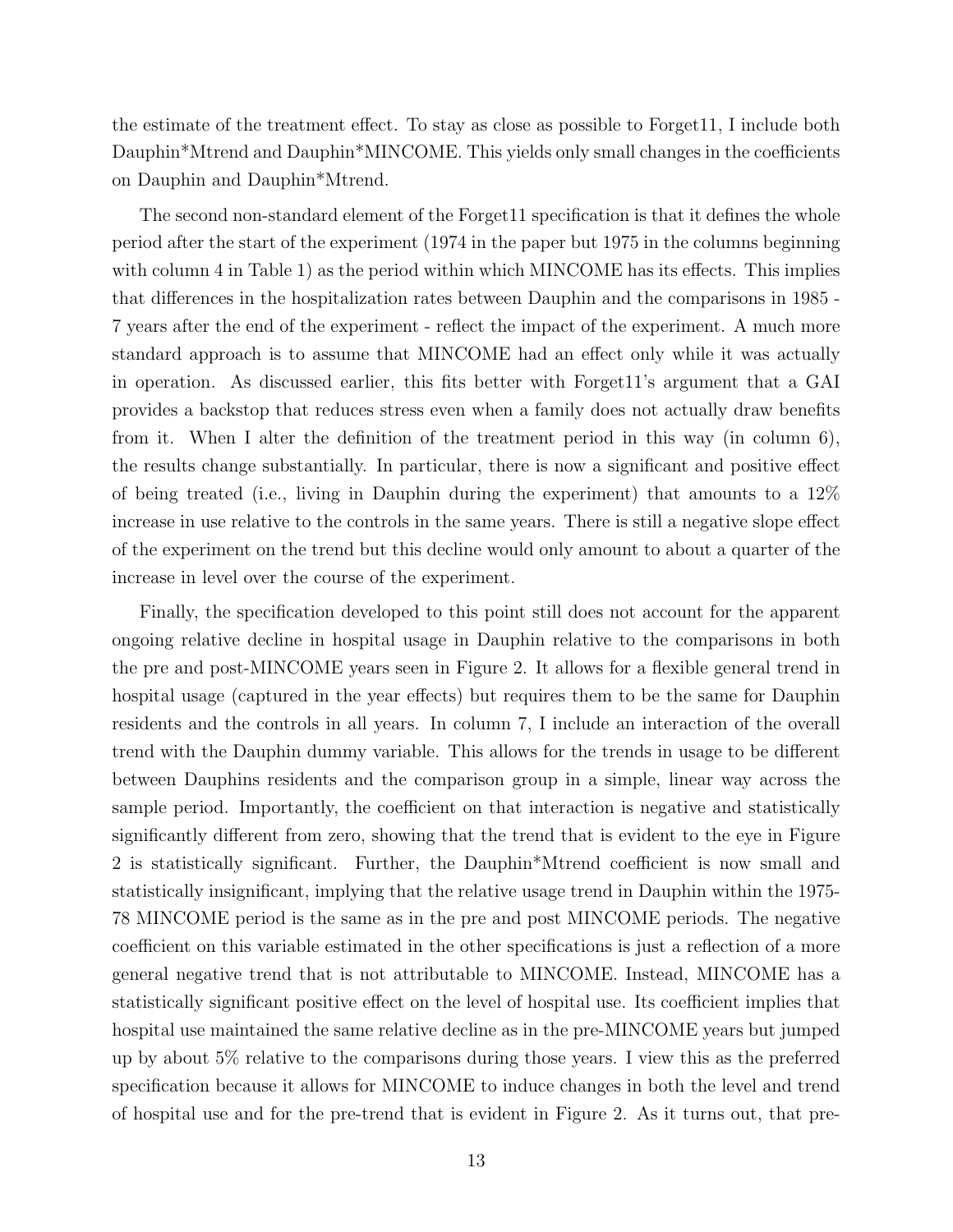trend is real and taking account of it yields regression estimates that ratify what the eye sees in Figure 2: hospital usage jumped up by about 5% in Dauphin relative to the controls in the MINCOME years.<sup>10</sup>

## 4 Conclusion

Forget (2011) contains an influential examination of the impact of the MINCOME Guaranteed Annual Income on the usage rates of hospitals, among other outcomes. The paper concludes that the availability of a GAI caused an 8.8% reduction in hospital usage and suggests that this may point to health improvements with associated cost reductions that could help pay for a GAI. In this paper, I re-analyse the impressive data from Forget (2011). I argue that there is evidence of a decline in hospital use in Dauphin relative to comparison communities beginning before the MINCOME experiment and continuing well after it concluded. When one takes account of this long term trend and only allows MINCOME to have an effect on outcomes while benefits were being paid out, the conclusion changes to MINCOME causing a 5% increase in hospital use. I argue this could be plausible if the availability of a GAI allows people to take the time to attend to health issues (much as people today argue that sickness benefits would allow workers who have Covid to stay away from work).

The positive impact on hospitalizations highlights the distinction between health outcomes and health care usage. In this case, MINCOME may have had positive effects on both. However, it is worth pointing out that there is one health indicator described in Forget (2011) that can likely be viewed as a direct measure of a health outcome: newborn birthweight. Forget (2011) finds no significant impact on this outcome. This is not at all to say that a GAI cannot have positive health effects. But it does say that the MINCOME data does not reveal such effects. What MINCOME does appear to reveal is that a basic income does not yield reductions in hospital costs, at least in the short to medium term. One cannot argue, based on MINCOME data, that a basic income could partly pay for itself

 $10I$  carried out a variety of robustness checks that do not alter the main conclusions here. In particular, in an email conversation expressed concern both about the quality of both the post-1979 data (because the sample potentially became less representative of the population of Dauphin after 1978) and in the first few years of the data (because the nationalised health system from which the data was drawn was just starting). I note that the year effects should capture these elements but, nonetheless, implemented versions of the empirical specification while dropping either the post-1979 or pre-1972 data without any changes in the conclusions. In another robustness check, I include the interaction of the Dauphin variable with the overall trend in a specification that includes all post-1975 years in the treatment period. In this case, too, the estimated treatment level effect is positive and significant while the treatment slope effect is small and insignificant.